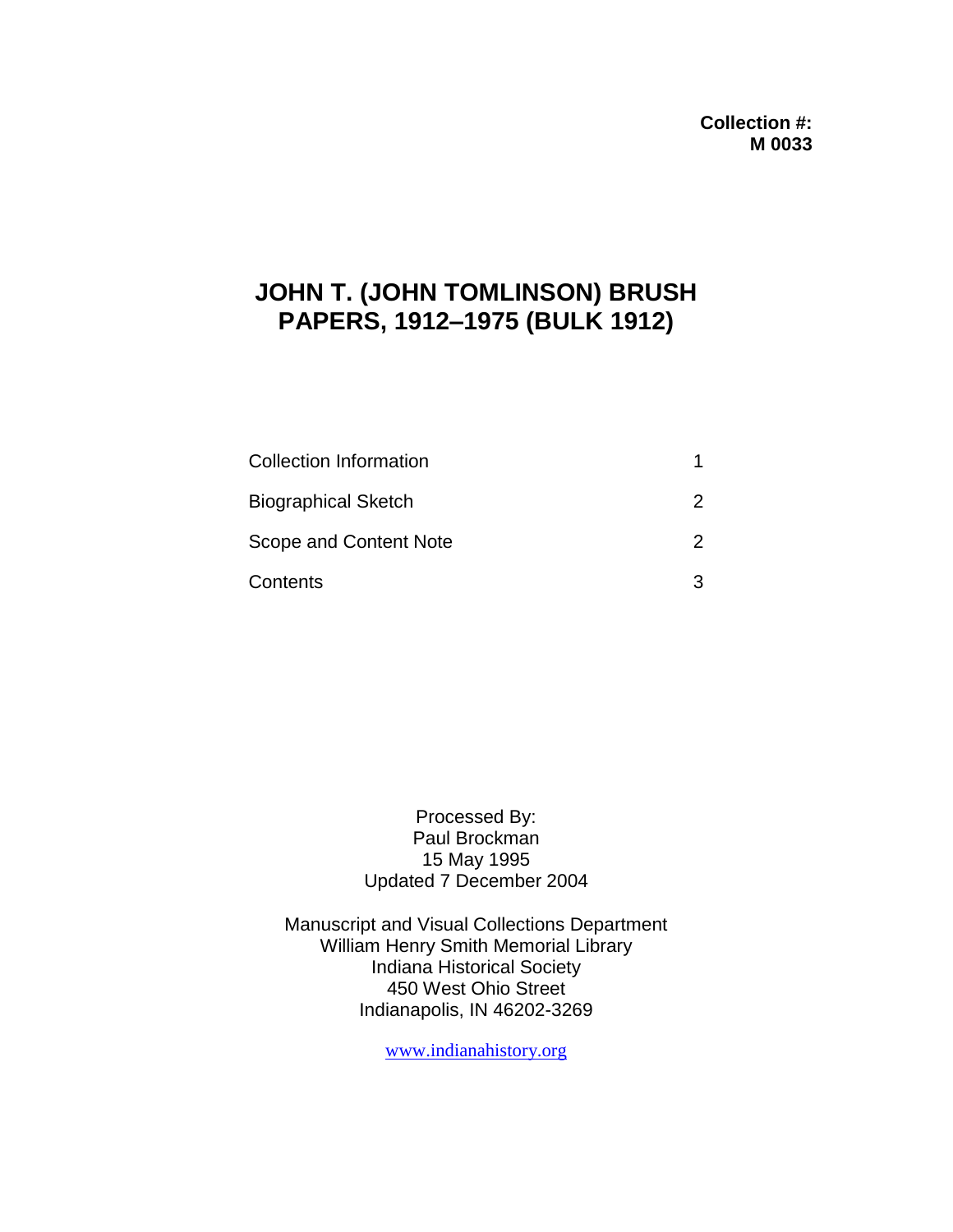## **COLLECTION INFORMATION**

| <b>VOLUME OF</b><br><b>COLLECTION:</b> | 1 manuscript box, 1 photograph folder, 1 artifact                                                                       |
|----------------------------------------|-------------------------------------------------------------------------------------------------------------------------|
| <b>COLLECTION</b><br>DATES:            | Inclusive 1912-1975; Bulk, 1912                                                                                         |
| PROVENANCE:                            | Natalie de Gendron, New York City, August, 1973                                                                         |
| <b>RESTRICTIONS:</b>                   | None                                                                                                                    |
| <b>COPYRIGHT:</b>                      |                                                                                                                         |
| <b>REPRODUCTION</b><br><b>RIGHTS:</b>  | Permission to reproduce or publish material in this collection<br>must be obtained from the Indiana Historical Society. |
| <b>ALTERNATE</b><br><b>FORMATS:</b>    |                                                                                                                         |
| <b>RELATED</b><br><b>HOLDINGS:</b>     | Indianapolis National League Baseball Team (SC 2482)                                                                    |
| <b>ACCESSION</b><br><b>NUMBER:</b>     | 1973.0811                                                                                                               |
| <b>NOTES:</b>                          |                                                                                                                         |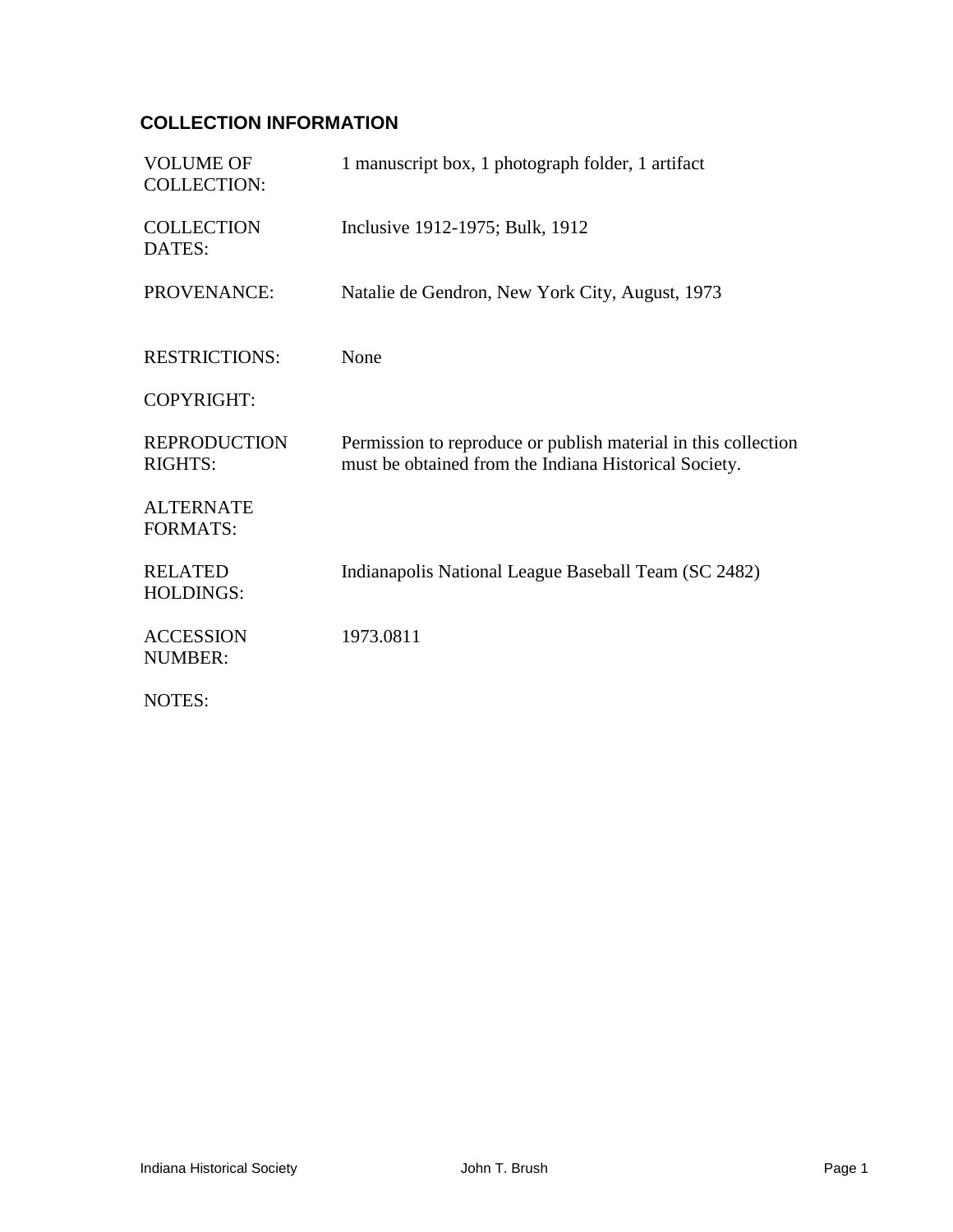#### **BIOGRAPHICAL SKETCH**

John Tomlinson Brush (1845-1912) was born in Clintonville, New York. He lost both parents by the age of four, and lived with his grandfather in Hopkinton, New York until he was seventeen. He then attended Eastman's Business College in Poughkeepsie, New York. After serving with the 1st New York Artillery during the Civil War, he went to Troy, New York, where became a member of the Owen, Pixley, and Company. Brush moved to Indianapolis in 1875 where he founded the When Clothing Company. To help promote the city and his business, Brush became involved with Indianapolis' entry in the Western League baseball team in 1885. Two years later, he was the driving force in the city's acquisition of a franchise in the National League. After three uneventful seasons, the team folded, however, Brush maintained his interest in baseball team ownership, and in 1892, he acquired the Cincinnati Red Legs. He sold his interest in the Reds in 1902 and acquired control of the New York Giants, which he owned until his death in 1912. Brush continued to reside and operate his clothing store in Indianapolis despite ownership of baseball teams in other parts of the country. He also was majority owner of the Indianapolis entry in the Western League from 1894-1896 and helped this team win the pennant in 1895 when he "loaned" them several of his Cincinnati players. The National League frowned on this practice and forced Brush to relinquish his control of the Indianapolis team in 1896.

Sources: Information in Collection *Encyclopedia of Indianapolis*, p. 362

### **SCOPE AND CONTENT NOTE**

The collection contains information about Brush's death. Included in the collection are newspaper obituaries and elaborate memoriams from the National and American Leagues as well as the New York Giants. There also are later newspaper articles about Brush from the 1920s-1975, and photographs of Brush and his Indianapolis residence. A masonic badge, 23 September 1884, presented to John T. Brush is stored with Artifacts as artifact number R 468.